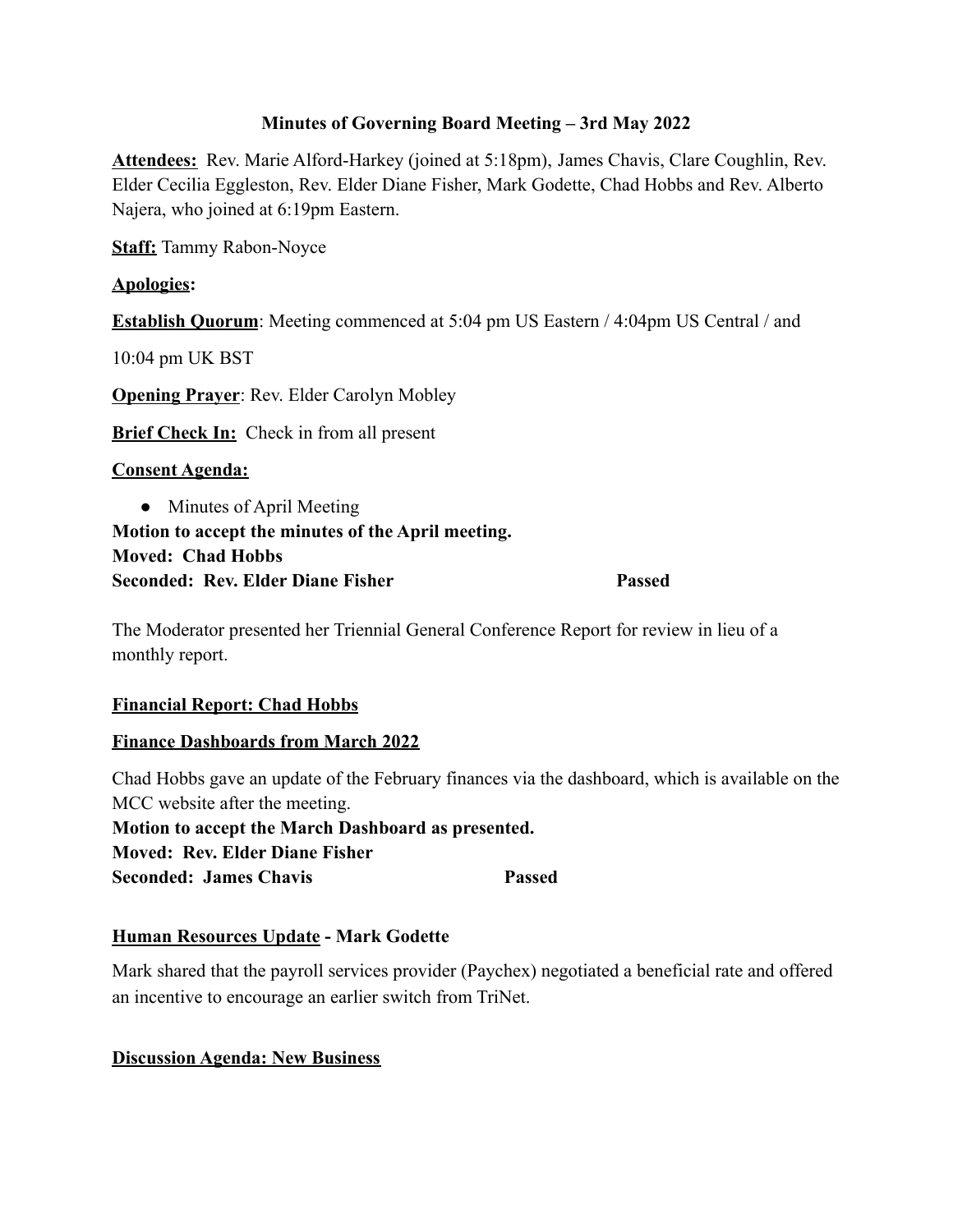#### **General Conference**

**Business Pack: Rev. Elder Cecilia Eggleston** - the goal is to distribute the Business Pack by the end of the first week of June so people have the opportunity to review candidate information, bylaw amendment proposals and any other motions that may be submitted in advance of discussion circles.

**Agenda -** the proposed General Conference Agenda is being translated and was shared on screen.

**Procedures Manual -** the draft Procedures Manual for the Business Meeting of the 2022 General Conference was shared for reflection and comments. Rev. Onetta Brooks and Rev. Elder Don Eastman have been reviewing early drafts from the Business Meeting Procedures Team.

**Governing Board Triennial Report -** Rev. Elder Diane Fisher will draft a report; Clare Coughlin will draft a Governance Report. Once created these will be shared for review prior to translation.

**Treasurer's Triennial Report -** Chad Hobbs will draft a three year treasurer's report.

**Commissions Reports:** The Work of the Commissions is ongoing and reports are being received..

- **Commission on Assessments -** Rev. Elder Diane Fisher will write up a status for this as it has been delayed.
- **Commission on Communication:** Received.
- **Commission on General Conference:** Draft report has been shared.
- **Commission on Pathways of Healing and Reconciliation:** Received.
- **Commission on Rites and Sacraments:** Received.

**Bylaws Proposals -** The GB reviewed addendum 1

([https://www.mccchurch.org/bylaws/\)](https://www.mccchurch.org/bylaws/). The following Bylaw proposals were reviewed. Clare Coughlin will write a Governing Board Impact Statement for each one.

**Bylaw Amendment Proposal 1** - **V.E.3** - Expands the definition of professional ministers to include current and former members of the Council of Elders, who have not been removed from the Council of Elders or otherwise disciplined resulting in the removal of the title of "Elder", and authorizes them to perform all of the Rites and Sacraments of the church.

**Bylaw Amendment Proposal 2** - **VIII.A.2.b.** - this language would allow former lay Elders to have voice and vote at General Conference mirroring ordained clergy in the Clergy House.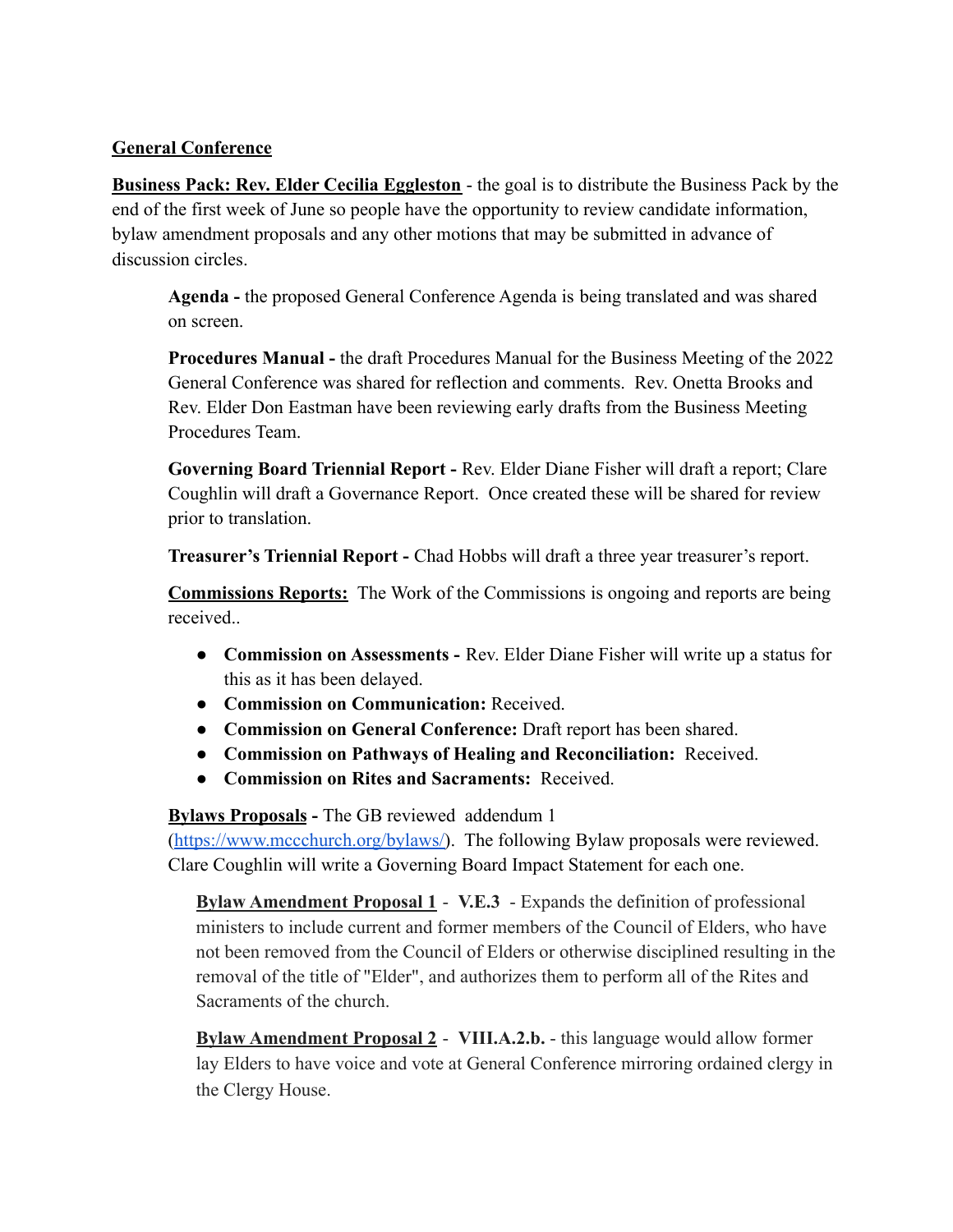**Bylaw Amendment Proposal 3 - V.E.3.b and d** - Government Organization and Officers, Fellowship, Council of Elders, Duties and Vacancies - section b - this amendment would remove the outdated oversight duty from Council of Elders. It would also remove the entire section d (vacancies) as there is no such thing as a vacancy on the Council of Elders since there is no specific number of Elders to serve on the Council of Elders.

**Bylaw Amendment Proposal 4 (potentially, COE review is 12 May) - Article V.B.2.e - Disaffiliation -** new proposed language significantly alters subsection ii regarding notification to UFMCC, as well as section iii regarding notification to members. The bylaw amendments proposed seek to provide denominational support and guidance to the process and extend time available for comprehensive analysis of options prior to final decisions.

**Transformational Weekend - 2-4 July 2022;** The Moderator will deliver a keynote address three times "live"

Role of Governing Board - record a welcome, and where possible be active in the chat. etc.

# **Business Forum - 7th July 2022**

Role of Governing Board - present Governing Board Report [Diane as Clerk, Chad as Treasurer] and answer questions.

#### **Business Meeting - 16th July 2022**

Role of Governing Board - the Governing Board is responsible for the Business meeting, with the Moderator, and there will need to be a full presence of Governors. Further details will be discussed at June's meeting.

The committee has begun meeting and will set the procedures for the General Conference 2022 online Business meeting and will bring forward for the GB approval. A draft of the Business Procedures manual was presented for reflection and feedback.

**Church Updates, Closures and Disaffiliations:** Rev. Elder Cecilia Eggleston provided an update.

**Awards and Appreciation**

**Thank you to all who served on committees**

**Translators,**